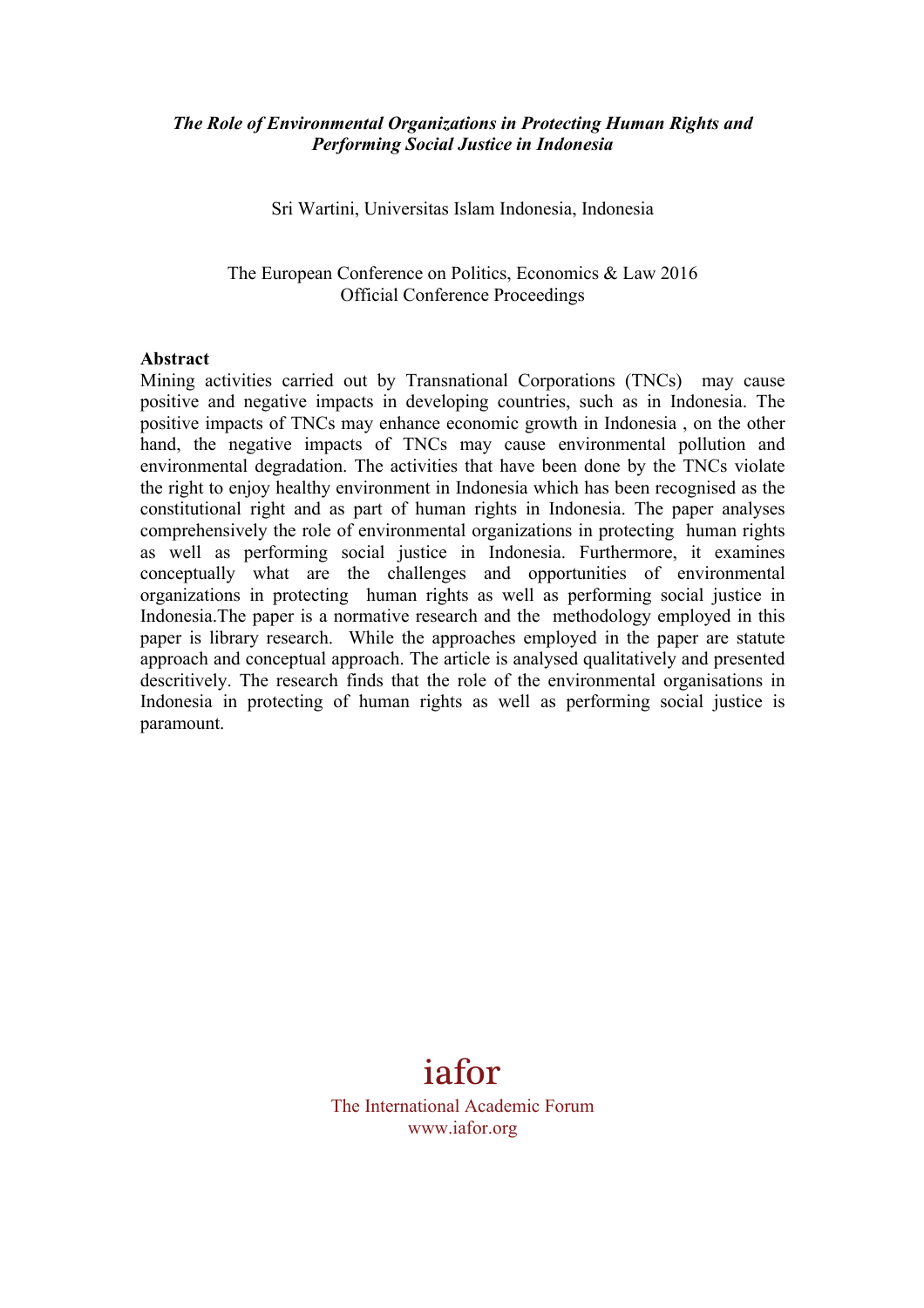#### **1. Introduction**

 $\overline{a}$ 

Environmental Organizations in Indonesia have significant role in law enforcement espesially in environmental cases. The environmental organizations are not directly protected the human right, but what have been done by the environmental organisations in protecting the environment<sup>1</sup> have indirect impacts of human right protection especially the right to enjoy healthy environment that has been recognized as constitutionnal right in Indonesia. Protection the right to enjoy healthy environment is one aspect to peform social justice in Indonesia. Social justice is one of the national objectives which is stipulated in Indonseian constitution.

One of the most outspoken environmental Non –Governmental Organization (hereinafter NGOs) to emerge since the establishment of the Ministry for the Environment is the Indonesian Forum for the Environment, known by its Indonesian acronym WALHI (Wahana Lingkungan Hidup Indonesia). Founded in 1980, WALHI is a Jakarta-based network of local and regional NGOs located throughout the Indonesian archipelago.<sup>2</sup> The organization concern a lot with the environmental protection in Indonesia. Most of the activities of WALHI reflect the objective of the organization.

Mining activities and the exploitation of the forest, such as the conversion of the forest into palm plantation may cause positive and negative impacts. The positive impacts of mining activities and exploitation of the forest may enhance the economic development in Indonesia. On the other hand, mining activities and exploitation of the forest may cause negative impacts to the environment such as cause pollution and environmental degradation which affect the right of healhty environment that has been recognized as part of human right as well as constitutional right in Indonesia. However, the goverment lacks of capacity to protect the right to enjoy healthy environment.

The research analyses comprehensively what are the role of environmental organisations in protecting human rights as well as performing social justice in Indonesia. *First*, it discusses the legal standing of environmental organisation in Indonesia. *Second*, it examines the social justice in Indonesia. *Third*, it discusses the right to enjoy healthy environment as part of human right and as constitutional right. *Fourth*, it analyses the role of environmental organization in protecting human rights as well as performing social justice in Indonesia. *Fifth*, it analyses the challenges and opportunities of environmental organizations in protecting human rights as well as performing social justice in Indonesia, and it followed by the conclusion.

<sup>2</sup> Joshua Gordon, "NGOs, the Environment and Political Pluralism in New Order Indonesia", A Journal of the Southeast Asian Studies Student Association , Vol 2, No. 2 Fall 1998, <

http://scholarspace.manoa.hawaii.edu/bitstream/10125/2544/1/NGOs,%20the%20Environment%20and %20Political%20Pluralism%20in%20New%20Order%20I.pdf > Accessed 12 May 2016.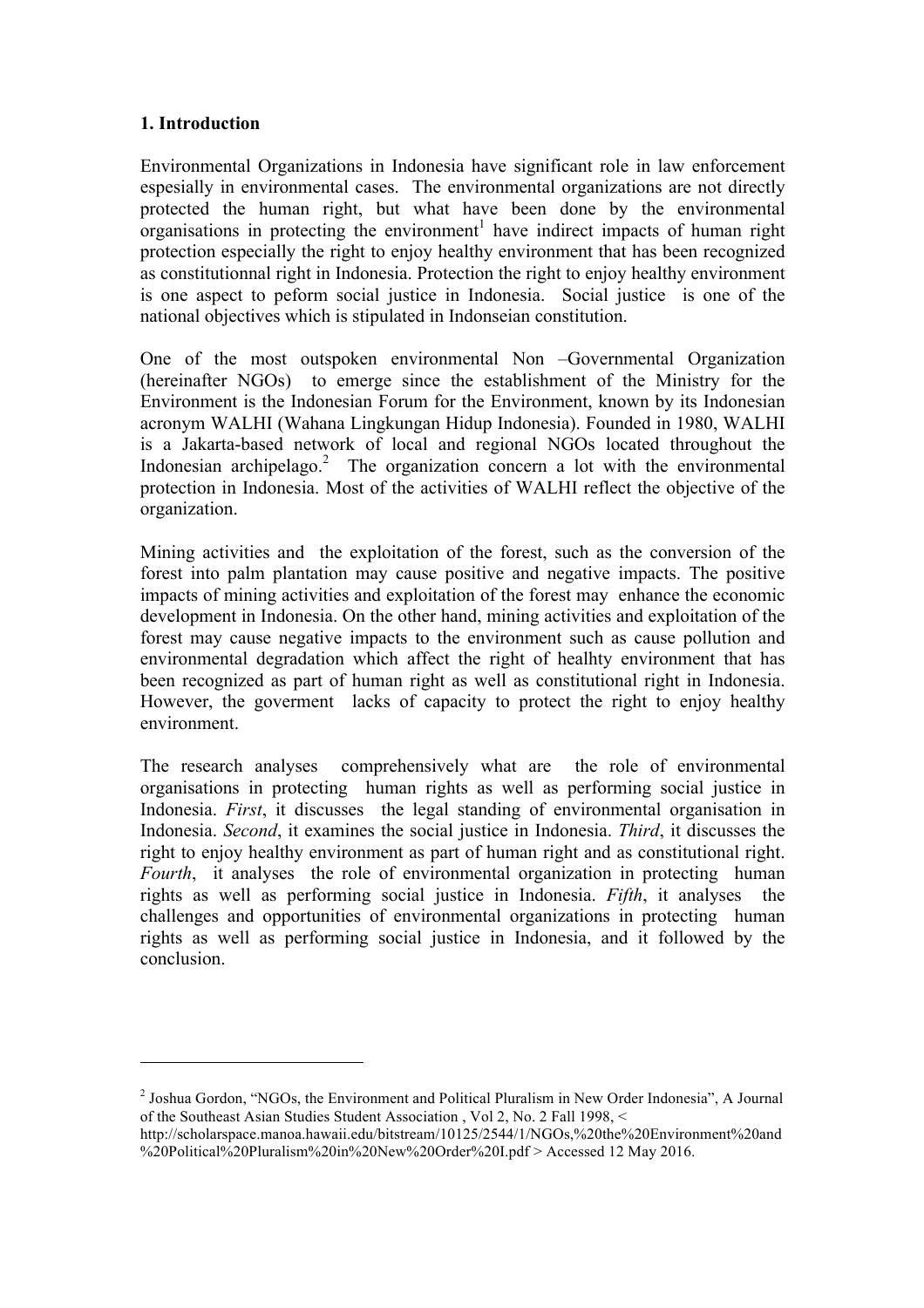## **2. Problem Statements**

Based on the background which is mentioned previously, the questioned are what are the role of environmental organizations in protecting human rights as well as performing social justice in Indonesia and what are the challenges and the opportunities of environmental organizations in protecting human rights as well as performing social justice in Indonesia.

## **3. Objective of the Research**

The objectives of the research are to analyse comprehensively the role of environmental organisations in protecting human rights as well as performing social justice in Indonesia and to examine conceptually the challenges and the opportunities of environmental organizations in protecting human rights as well as performing social justice in Indonesia

## **4. Research Method**

It is qualitative research. The methodology employed in this article is library-based research. It employes statury and conceptual approaches. While the main reseach materials used in the research are primary and secondary sources. The primary sources concist of Indonesian Constitution, Act No. 32 /2009, regarding Environmental Protection and Management, Act No.14/2008 regarding Public Information, Act No. 39 / 1999 on Human Rights. While the international instruments, such as Universal Declaration of Human Rights, Stockholm Declaration, and Rio Declaration, International Covenant on Economic, Social and Cultural Rights (ICESCR). The secondary sources consist of books, Journal, report and internet which are relevant to the subject matter.

# **5. Results/ Findings**

Based on the research that has been carried out concerning the Role of Environmental Organizations in Protecting Human Rights and Performing Social Justice in Indonesia, there are some results that can be presented based on the analysis that has been determined in the objective of the research.

# **5.1 Legal Standing of Environmental Organisation**

Legal standing can be defined as a right which is owned by individuals or groups/organisation to bring a case before the court as a plaintiffs in civil lawsuit ( civil law procedure), without any legal interest. Thus, it can be simplified as a "right to sue". While, conventionally right to sue only rooted in the principle of " no lawsuit without legal interest " (poit d' interest point d' action).<sup>3</sup> The legal interest in question is the interest relating to the ownership ( proprietary interest) or a material interest in the form of losses suffered directly injury. The development of the legal concept of right to sue conventionally grown rapidly as well as the legal developments concerning the interest of many people in which a person or group of people or

 <sup>3</sup> Erna Herlinda, " Tinjauan Tentang Gugatan Class Actions Dan Legal Standing Di Peradilan Tata Usaha Negara Fakultas Hukum Universitas Sumatera Utara", < http://library.usu.ac.id/download/fh/fherna5.pdf>. Accessed on 1 April 2016.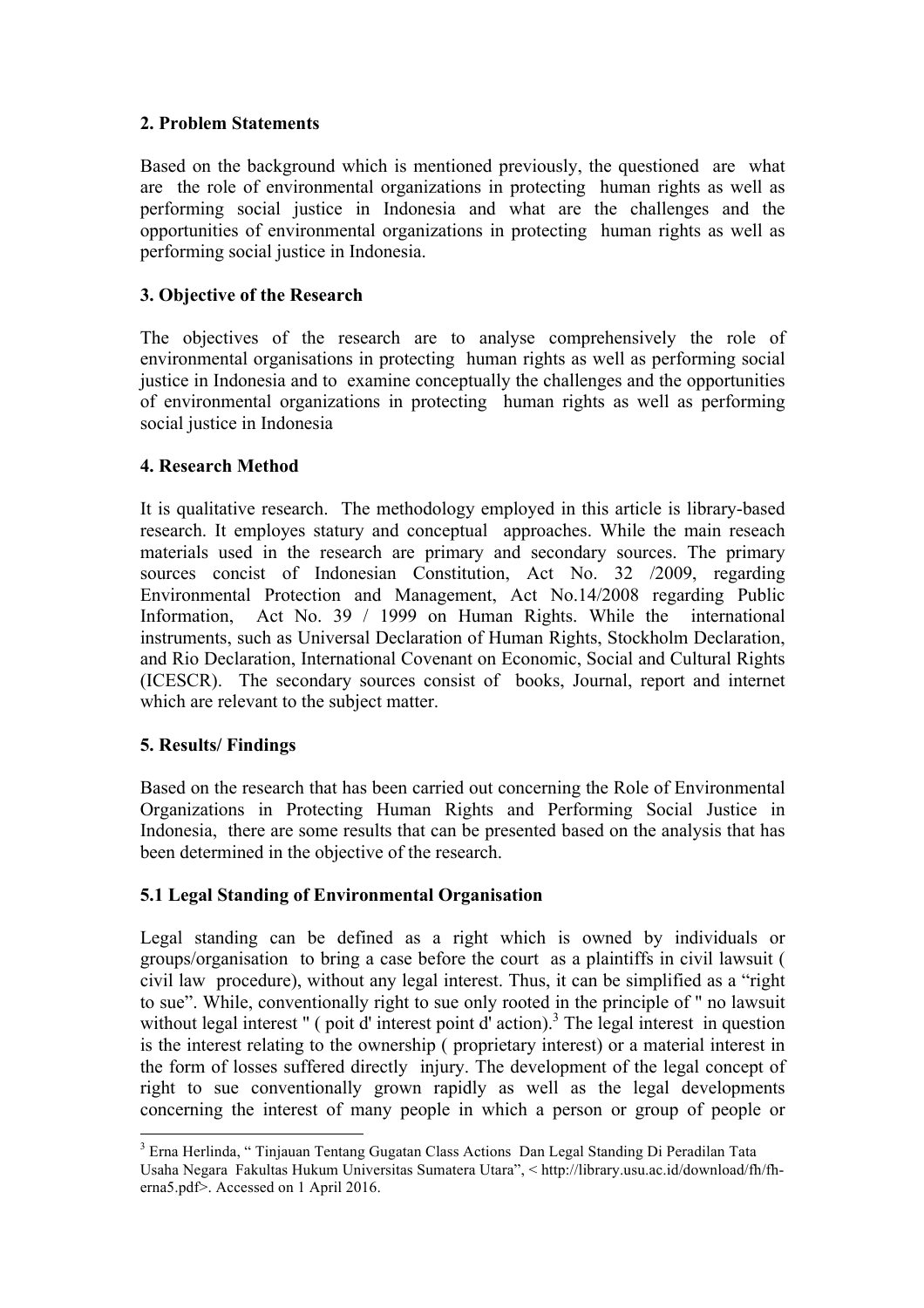organisation can act as a plaintiff, eventhough they do not have legal interest directly, but based on the need to promote the interests of the wider community. It can be submitted that the legal standing of environmental organisation is the right to sue of the environmental organisation on behalf of environment<sup>4</sup> which affect directly the interest of human being.

The opinion to recognise the legal standing of environmental organisation is based on the theory proposed by Christopher Stone which recognises legal rights of natural objects, such as forests, oceans , rivers, mountains as natural objects. Thought, these objects do not have capability to speak. The theory it was written in his famous article in 1972 , *namely " Should Trees Have Standing? Toward Legal Rights for*  Natural Objects".<sup>5</sup> Based on the theory, the natural objects should have the legal rights, since the natural objects does have any capability to speak and to carry out legal action, so the entity which represent the interest of the environment is the environmental organisations. The milestone of recognizing the environmental organization in Indonesia was the success of WALHI recognized has a legal standing in the case of *WALHI vs PT Indorayon Utama* in Sentral Court Jakarta 1988.<sup>6</sup> What had been conducted by the environmental organisations as the participation of the public to enforce the law is the obligation of all stake holders to be actively participate in the environmental law enforcement.<sup>7</sup>

Legal standing of environmental Organizations is regulated by Act No. 32 Year 2009 regarding Environmental Protection and Environmental Management on Article 92 states that :

(1) In the framework of executing responsibility for nvironmental protection and management, environmental organizationsshall reserve a right to file lawsuit in the interest of environmental function conservation.

(2) The right to file lawsuit shall be limited to the implementation of certain measures without demand for compensation, except the real cost or expenditure.

(3) Environmental organizations may file lawsuit if the following requirements are fulfilled:

a. in the form of legal entity;

b.affirming in their memorandum ofassociation that the organizations are established in the interest ofenvironmental function conservation; and

c.already executing concrete activities in accordance with their memorandum ofassociation for 2 (two) years at the minimum.

 <sup>4</sup> Paulus Effendi Lotulung, 1993, *Penegakan Hukum oleh Hakim Perdata,* PT. Citra Aditya Bakti, Bandung, at. 51.<br><sup>55</sup> Christoper D. Stone, Should Trees Have Standing? –Toward Legal Rights for Natural Objects",

<sup>&</sup>lt;https://iseethics.files.wordpress.com/2013/02/stone-christopher-d-should-trees-have-standing.pdf > Accessed on 20 May 2016.

<sup>6</sup> Fajar Winarni, "Penggunaan Legal Standing Organisasi Lingkungan Hidup Dalam Kerangka Penegakan Hukum Lingkungan", Mimbar hukum,, Vol. 20, Februari 2008, 153, <

http://mimbar.hukum.ugm.ac.id/index.php/jmh/article/viewFile/229/84> Accessed on 30 March 2016. <sup>7</sup> Koesnadi Hardja Soemantri, *Hukum Tata Lingkngan*, Cetakan ke-18, Edisi ke 8, Gadjah Mada University Press, Yogyakarta, 2000, at 398-399.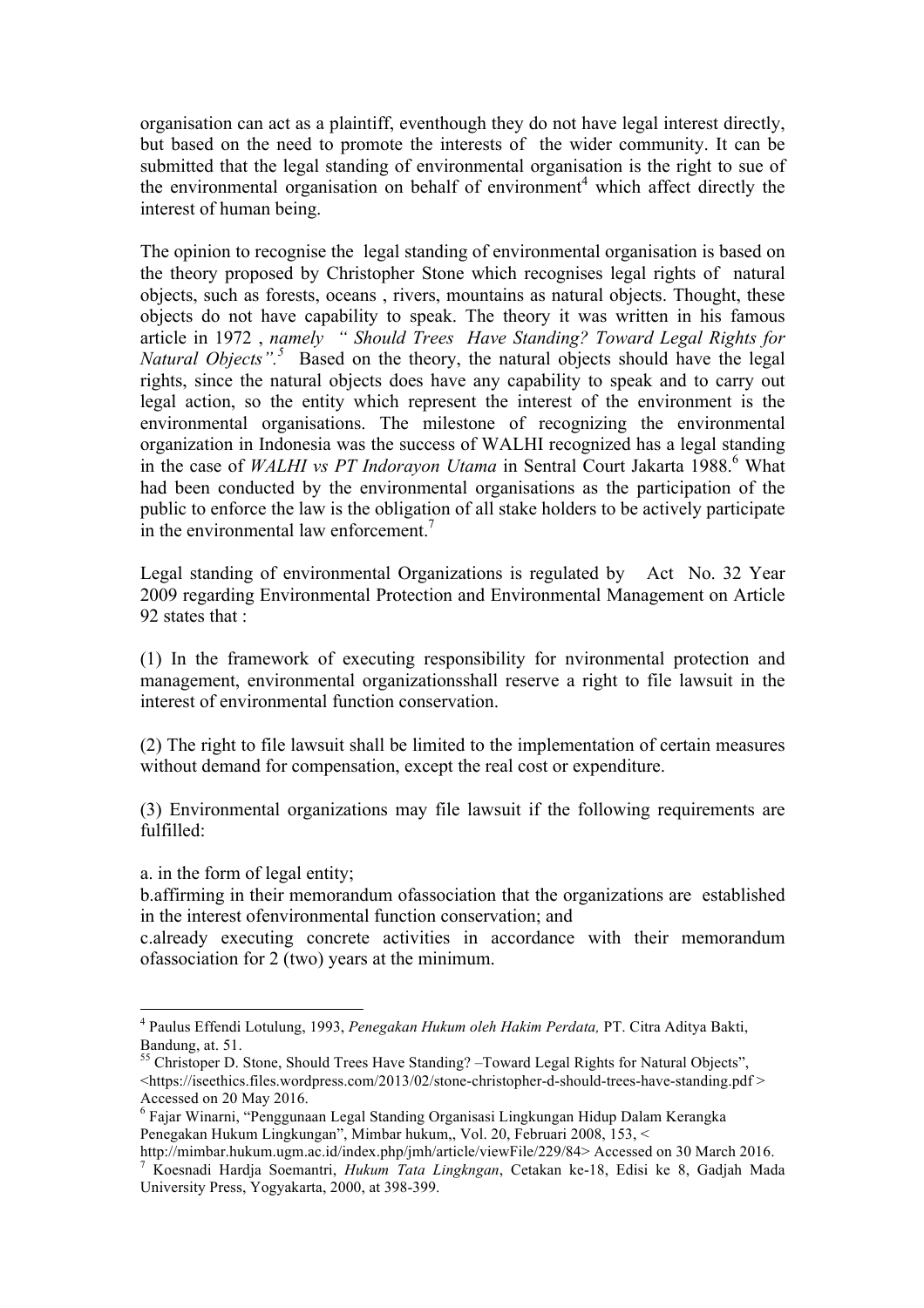Based on the Article 92 Act No. 32 Year 2009 has an objective to preserve the environment with certain conditions. Any environmental organisations who are willing to protect the environment can presumably linked to the capacity of guardianship.<sup>8</sup>

#### **5.2 Social Justice in Indonesia**

Performing social justice in Indonesia is one of the mandates of Indonesian constitution. Consequenly, it becomes the obligation of state how to achieve social justice in Indonesia. Definitely, social justice in Indonesia is stipulated in our Way of Live Pancasila, namely at the fifth Principle of Pancasila. Beside that, it is also stipulalated in the Paragraph fourth of the Indonesian Constitution Preamble.<sup>9</sup> In many cases, the public especially the affected communities are often unaware or even if realized, they do not have any capability to bring the case before the court, even they do not realise that their right to enjoy healthy environment has been violated.<sup>10</sup> Therefore, in order to materialise social justice in Indonesia, the government has to be responsible to protect the right to enjoy healthy environmernt as the condition to perform social justice as well as protection of human right.

Thus, state serve as an instrument board and organiser of policies aimed at protecting and promoting human rights on the environment and also performing social justice. The notion of the rights to be controled by state over the various branches of production that are important for the state and the life of many people is legitimate to augment the prosperity of the citizens. The citizens's right, particularly in terms of access to natural resources and the environment should be used as the primary means and the ultimate goal of the right to enhance the social welfare under the control of state which is contemplated by Article 33 (3) of the 1945 Constitution.<sup>11</sup>

Consequently, state has an obligation to manage natural resources to be used in improving the people's welfare and the pursuit of happiness of life based on Pancasila. Therefore, it is necessary to implement sustainable development principle based on the national policy by integrating the principle of sustainable development<sup>12</sup> in the development programmes taking also into account the needs of the present generation

 <sup>8</sup> Achmad Santosa dan Sulaeman Sembiring, *Hak Gugat Organisasi Lingkungan* (*Environmental Legal Standing*), ICEL, 1997, at 19. <sup>9</sup> Jimly Asshiddiqie, *Konstitusi Bernegara Praksis Kenegaraan Bermartabat dan Demokratis*, Setara

Press, Malang, 2015, at 102-103.<br><sup>10</sup> UNEP Background Paper . "Asia-Pacific Roundtable on Environmental Rule of Law for Sustainable

Development in Support to the Post-2015 Development Agenda",

<sup>&</sup>lt;http://www.unep.org/roap/Portals/96/Ministerial%20Forum%20Agenda/V2\_01%2005%202015%20

<sup>&</sup>lt;sup>11</sup> Article 33(3) Indonesian Constitution states : "The land, the waters and the natural resources within shall be under the powers of the State and shall be used to the greatest benefit of the people".

<sup>&</sup>lt;sup>12</sup> Cristina Voigt, *Legal Aspects of Sustainable Development as A Principle of International Law, Resolving Conflicts between Climate Measure and WTO Law,* Leiden-Boston: Martinus Nijhoff Publisher, 2009, h. 14.See, Philippe Sands, *Principles of International Environmental Law, Second Edition*, Cambridge University Press United Kingdomm 2003, at .352. See also, David A. Wirth, "The Rio Declaration on Environment and Development: Two Steps Forward and One Back or Vice Versa ?", vol. 29 , *Ga. L. Rev,* Spring, 1995, at 601.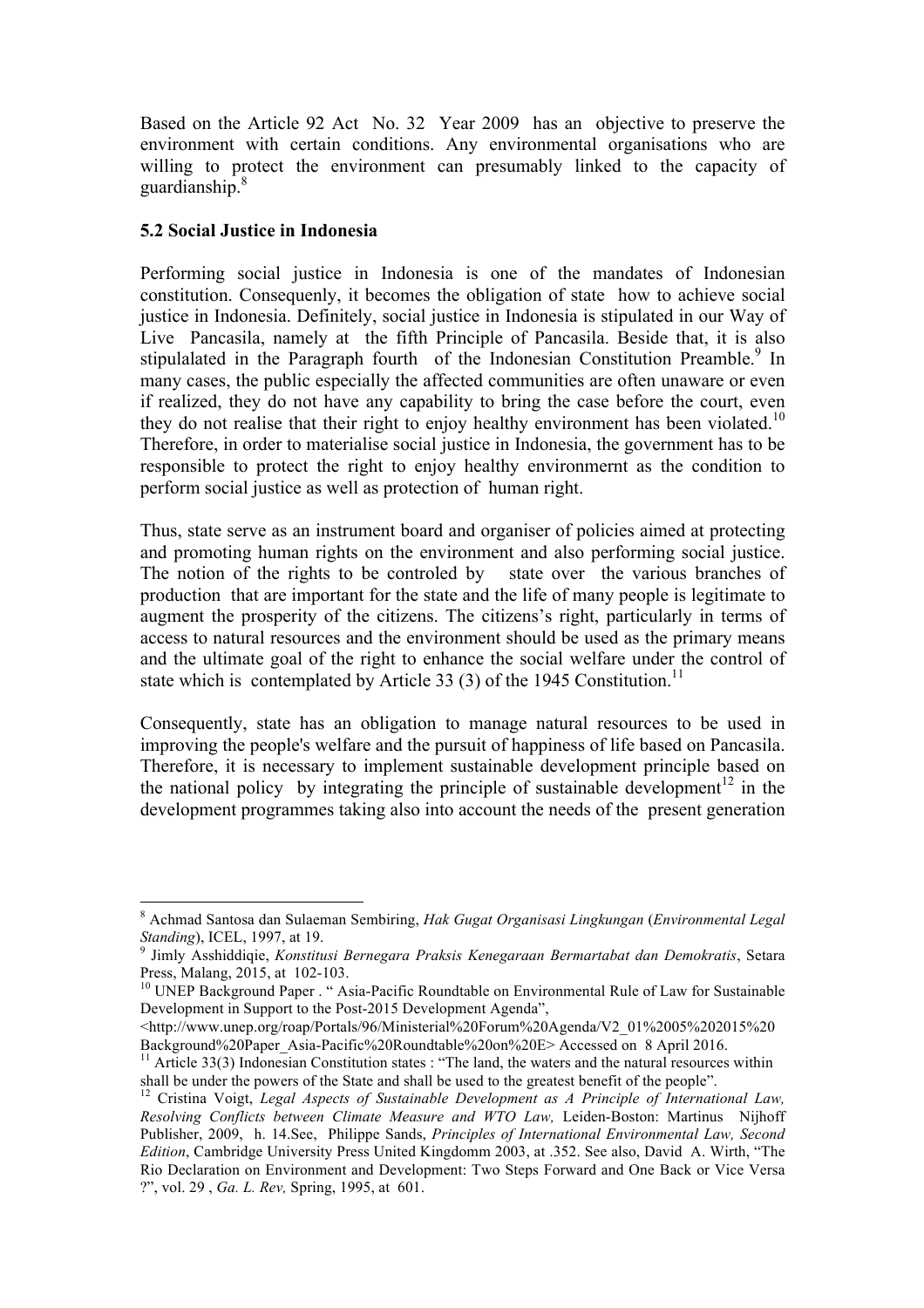and the future generation by implementing the principle of inter-generational equity  $13$  and intra-generational equity,  $14$  in order to achieved social justice.

## **5.3 The Right to Enjoy Healthy Environment as Constitutional Right and Human Rights**

The impacts of development to the environment cannot be avoided. Development is the right of every state, thus it is important to find solution how to harmonise the need of development and environmental protection at the same time. The United Nations Conference on Human and Environment in Stockholm, Sweden, on June 5 to 6, 1972, adopted the Stockholm Declaration.<sup>15</sup> The Conference was a milestone of the international community awareness regarding the importance of environmental sustainability as a fundamental part for the fulfillment of human rights. It states in Principle 1 of the Stokholm Declaration:

Man has the fundamental right to freedom, equality and adequate conditions of life, in an environment of a quality that permits a life of dignity and wellbeing, and he bears a solemn responsibility to protect and improve the environment for present and future generations. In this respect, policies promoting or perpetuating apartheid, racial segregation, discrimination, colonial and other forms of oppression and foreign domination stand condemned and must be eliminated.

Based on the principle, there is equality among people, every person has the same right to enjoy healthy environment, and each person has the responsibility to protect the environment.

The right to enjoy healthy environment includes "physical environment" and "social environment". In the International Covenant on Economic, Social and Cultural Rights (ICESCR) explicitly, stated the theme of "environment" in Article 12, which is one part of "the right of everyone to enjoy a standard of physical and mental health is the highest that can be achieved . In Indonesia, the environmental rights has been adopted in various regulations including the Indonesian Constitutionin Article 28 H. The same protection also adopted in the Act No. 39 of 1999 on Human Rights and act No 32 Year 2009 concerning Protection of the Environment and Management. Similarly, according to Article 33 (4) of the Constitution, "the organization of the national economy shall be based on economic democracy that upholds the principles of solidarity and efficiency along with fairness, sustainability, keeping the environment in perspective, self-sufficiency and by maintaining the balance between development

 <sup>13</sup> M. Hadin Musjad, *Hukum Lingkungan Sebuah Pengantar untuk Kontek Indonesia*, Genta publishing, Yogyakarta, 2015, at 16.

<sup>&</sup>lt;sup>14</sup>Annika Oskarson, Intergenerational Equity - Protecting Future Generations Through Domestic Action, Narter Thesis, Faculty of Law, University of Lund

<sup>&</sup>lt;http://lup.lub.lu.se/luur/download?func=downloadFile&recordOId=1561052&fileOId=1565510> Accessed on 20 May 2016.

<sup>&</sup>lt;sup>15</sup> M.Fitzmaurice, "The Principle of Sustainable Develoment in International Development Development Law" <http://www.eolss.net/sample-chapters/c13/e6-67-03-02.pdf> Accessed on 20 May 2016.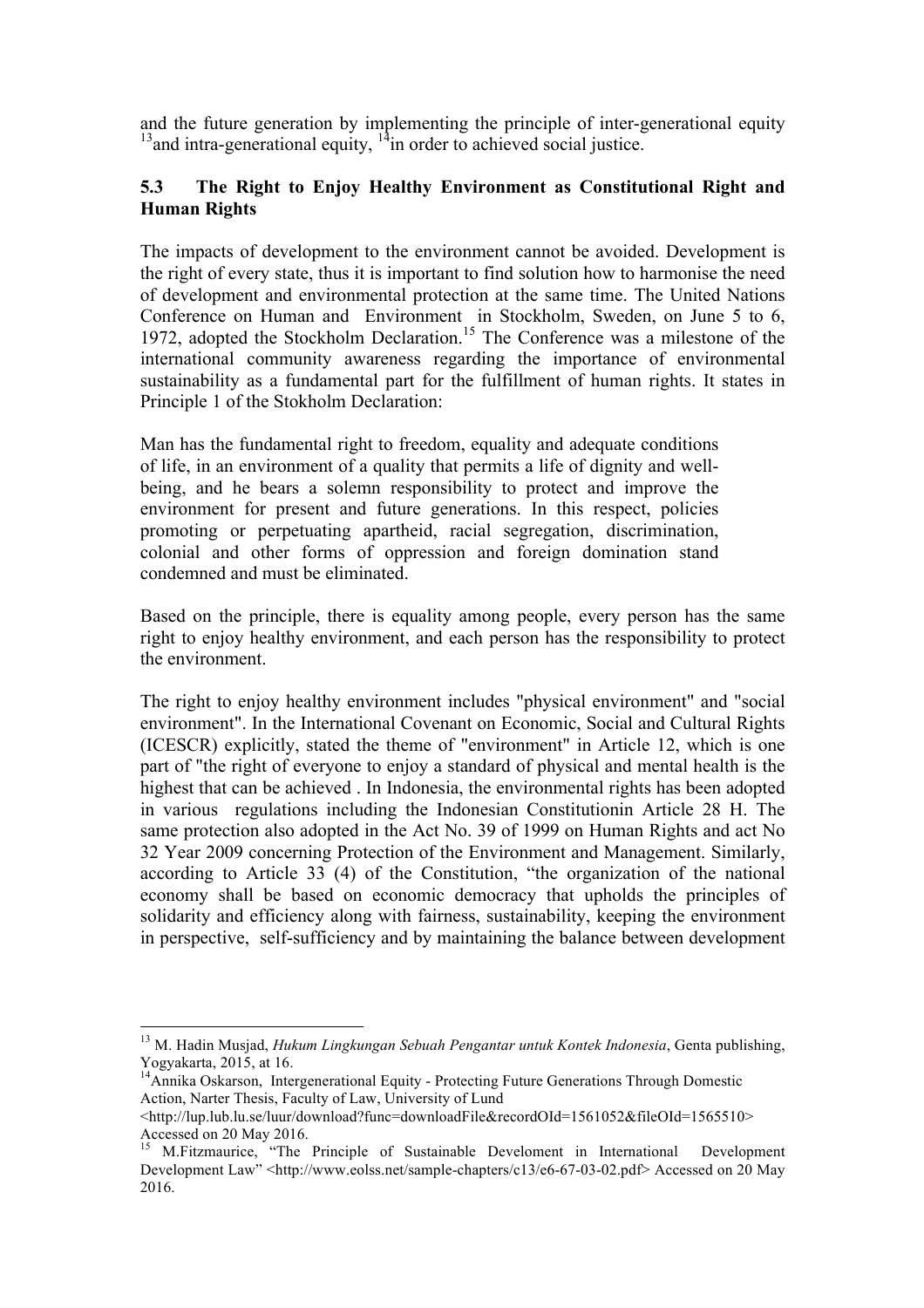and the unity of the national economy." <sup>16</sup> Therefore, the Indonesian Constitution 1945 can be said as green constitution.<sup>17</sup>

Thus, the right to enjoy healthy environment has been recognised as the constitutional right and as a human right. The right to enjoy healthy environment cannot be maintained without respecting to human rights, and human rights can not be obtained without a good environment. Therefore,human rights such as the right to life , the right to health is very dependent on the existence of a healthy environment. <sup>18</sup> Respect, protection, enforcement and fulfillment of human rights are very dependent on a healthy environment. The obligation of the government are to respect, to protect and to fulfill<sup>19</sup> the basic rights to enjoy healthy environment and to access to justice.

#### **5.4 The Role of Environmental Organisation in Protecting Human Rights and Performing Social Justice in Indonesia**

Non Govermental Organization (hereinafter NGO) began to be recognized in Indonesia in the early 1970s in line with the development activities carried out by the Soeharto government. Although the government was able to maintain high economic growth of 8% per year, widespread poverty and lack of community participation in development activities created room for NGOs to play a role in community based social and economic activities. The environmental organisations were involved in a wide variety of fields, either as a complementary provider or as an agent of government programs that could not reach the lowest strata of society. Their programs covered health services, nutrition, clean water and sanitation.<sup>20</sup> These environmental organisations started to carry out advocacy activities in support of those whose rights were violated by the regime, such as indigenous communities, people who are suffering from industrial activies, and also from the exploitation of forest by companies.21 Indeed, the role of the environmental organisations can be presented as followed :

*First*, the role of environmental Organization is important in protection of the environment and performing social justice as well as protecting the human rights, because the environmental organization is able to assist the society in protecting their rights . By protecting the environment at the same time also protecting the right to enjoy healthy environment as part of human right and as one of the conditions to

 $16$ The Indonesian Constitution was created in 1945 and has been amended four times. The First Amendment was made in 1999, the Second Amendment in 2000, the Third Amendment in 2001 and the Fourth Amendment in 2002.

<sup>17</sup> Jymly Asshiddiqie, *Green Constitution, Nuansa Hijau Undang-Undang Dasar Republik Indonesia Tahun 1945,* Jakarta, Rajawali Pers, 2009, at. 90.The Provisions regarding the Environment adopted in Article 28(1) H and Article 33(4) of Indonesian Constitution.

<sup>18</sup> Alan Boyle, "Human Rights or Environmental Rights? A Reassessment"Fordham Environmental

Law Review, Vol. 18, 2007, h. 472-473.<br><sup>19</sup> Bagir Manan et.al, Dimensi Dimensi Hukum Hak asasi Manusia, Pusat Studi Kebijakan Negara<br>Fakultas Hukum Universitas Padjadjaran, , Bandung, 2009, 162-163.

<sup>&</sup>lt;sup>20</sup> Hans Antlöv, Rustam Ibrahim and Peter van Tuijl, "NGO Governance and Accountability in Indonesia: Challenges In A Newly Democratizing Country <http://www.icnl.org/research/library/files/Indonesia/Peter\_NGO%20accountability%20in%20Indones ia%20July%2005%20version.pdf > Accessed on 20 May 2016.<br><sup>21</sup> William D Sunderlin and Ida Aju Prandnja Resosudarmo, "Rates and Causes of Deforestation in

lndonesia: Towards a Resolution of the Ambiguities" < http://www.cifor.org/publications/pdf\_files/OccPapers/OP-09n.pdf> Accessed on 23 April 2016.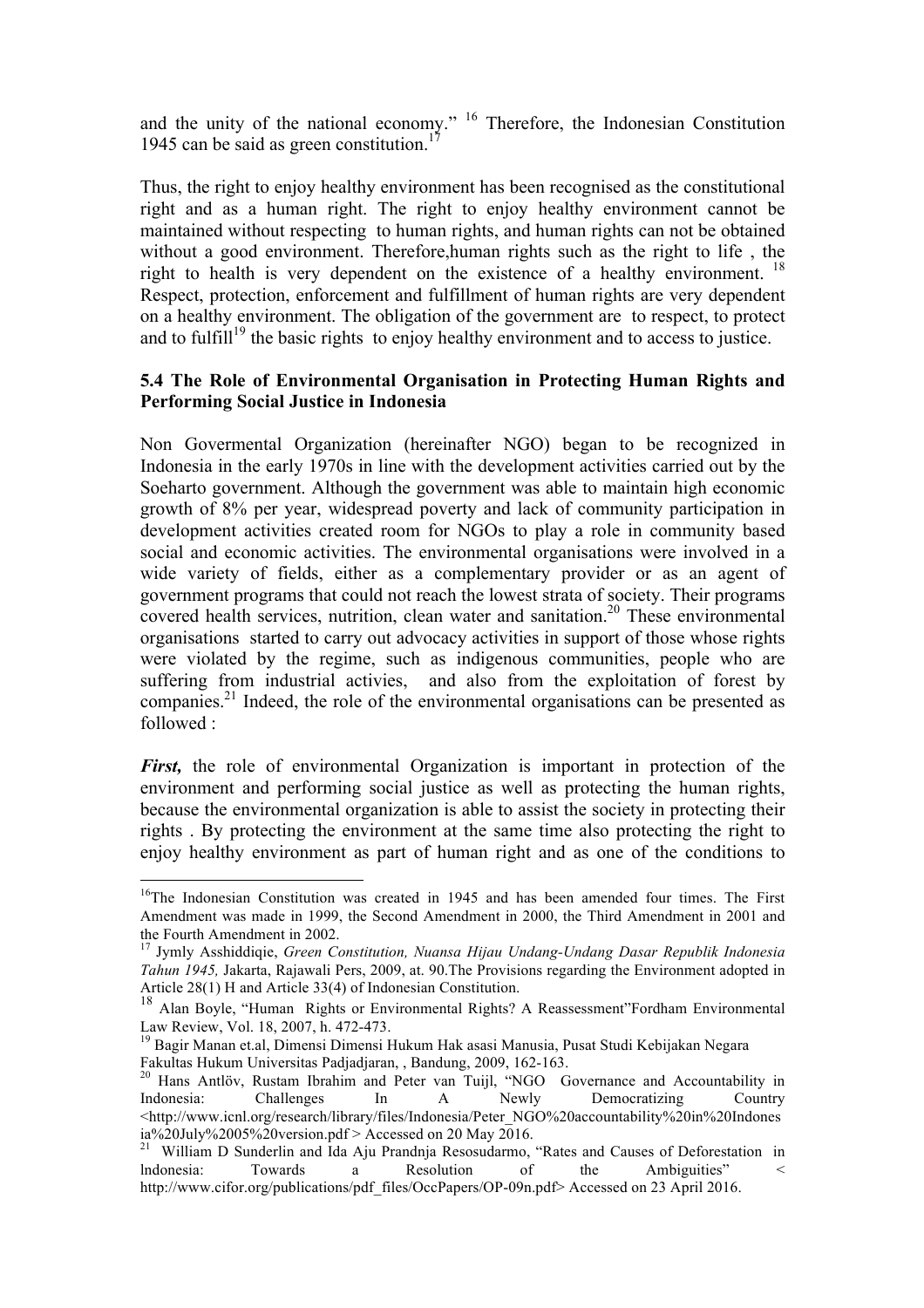perform social justice in Indonesia. Consequently, the existence of environmental organisations as the partner<sup>22</sup> of the government to participate in protecting the environment is important. $^{23}$ .

**Second**, relating to the resources such, as river, forest and mining is under the control of state based on Indonesian constitution . The Control of resources has the legal implication that the state has the authority to issues policy regarding the exploitation of the resources and also the utilisation of the resources. However, state often ignores the obligation to maintain the sustainability of the resources, the state gives more priority to the economic growth rather than the protection of environment and respect the right to enjoy healthy environment. Thus, the environmental organisations also have the role to affect the changes and the innovation of the policy and also the changing of the bureaucracy of the goverment.

*Third*, the environmental organisations has the legal standing to represent the interest of the environment by representing the environment before the court, when the right of the environment is violated, such as industrial activities caused pollution or environmental damage in certain area in Indonesia. For example, WALHI believes that one of the main problem of the environmental problem in Indonesia is also not systematically touched, which is about the inequality of control of natural resources. WALHI actively watches over the activities of TNCs and other companies who conduct mining activities in Indonesia, since they often violate the right to enjoy healthy environment in Indonesia.

*Fourth*, the environmental organisations strengthen the capacity of people in building initiatives and sustain efforts to protect and to manage the environment and natural resources. Furthermore, the environmental organisations has the capability to interfere policies of the state as well as regional and global institutions that will affect the environment and people's livelihood.

*Fifth*, the environmental organisations are able to assist the goverment to solve the environmental problems, in order to protect the right to enjoy healthy environment. In the case, it can be proven by the activities that carried out by the environmental organisations, such as , various local and regional environmental organisations played a key role in the government's programmes. Providing pollution monitors and community organizers that the government could scarce afford.

**Sixth,** the environmental organisations also have the role to affect the behaviour of the society to enhance the awareness of the society regarding the protection of the environment. The capability of the environmental organisatios are supported by the global relationship between the environmental organisations with the international donor countries or international environmental organisations enable them to be the agent of change in the society to protect human right and to perform social justice in indonesia. Beside that, the environmental organisatios have the capability to

<sup>&</sup>lt;sup>22</sup>Barbara Gemmill and Abimbola Bamidele-Izu, "The Role of NGOs and Civil Society in Global Environmental Governance", < http://environment.yale.edu/publication-series/documents/downloads/ag/gemmill.pdf> Access on 21 May 2016.<br><sup>23</sup>Wahana Lingkungan Hidup Indonesia , http://www.foei.org/member-groups/asia-pacific/indonesia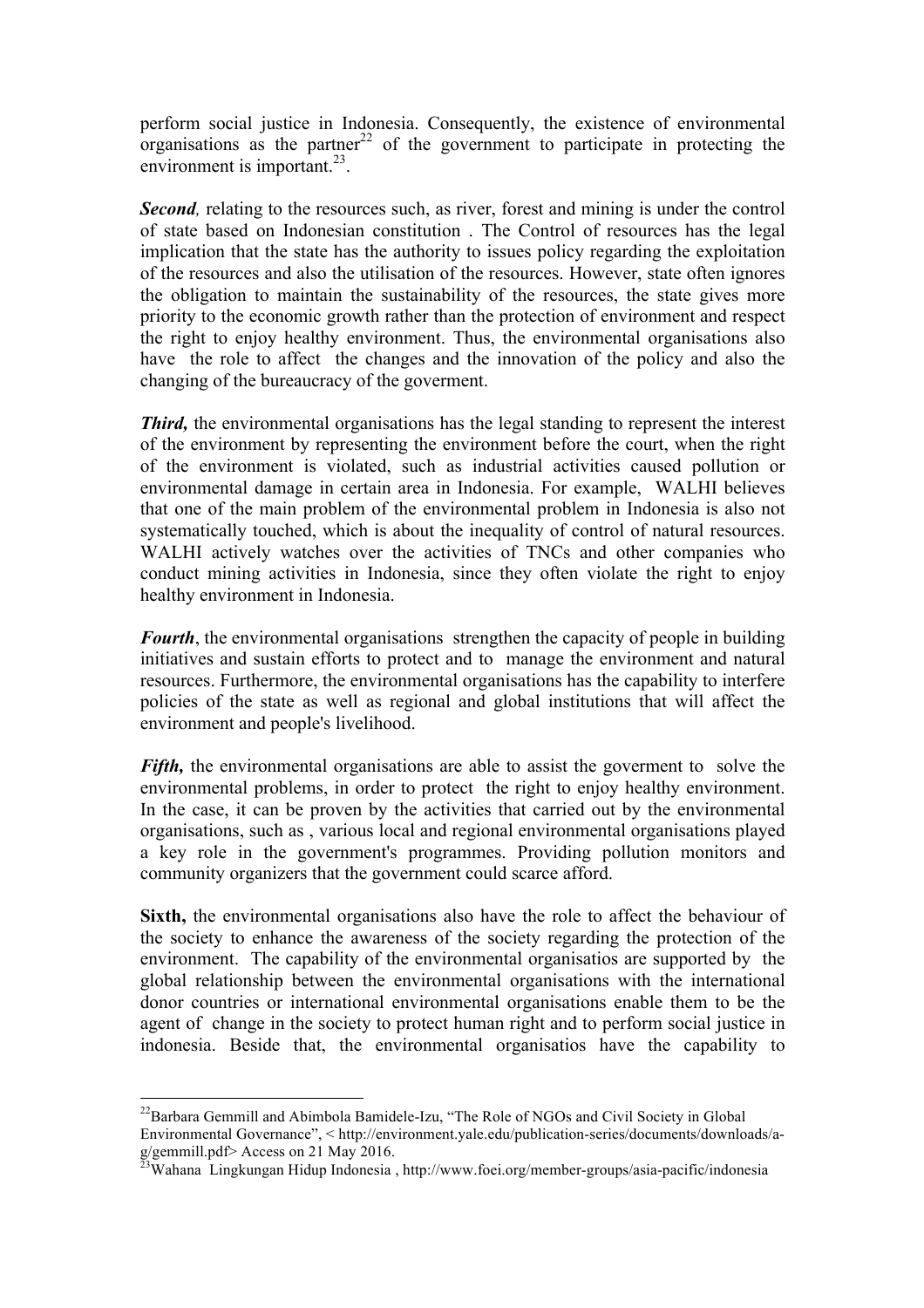empowering the society by utilising their programme to encourage the society to participate in the protection of the environment, such as the "BIO-Right".  $^{24}$ 

## **5.5 The Challenges and opportunities to Perform Social Justice and to Protect Human Right in Indonesia**

The role of environmental organizations in protecting the right to enjoy healthy environment in order to perform social justice as weel as human right protection that has been discussed previously are not an easy task. In performing the role of environmental organisations, there are many challenges that have to be over come, however, there are also many opportunities that can be obtained. Based on the experiences and cases which occur in Indonesia, it can be presented the challenges and opportunities that are facing by the environmental organisations.

#### **5.5.1 The Challenges of Environmental Organisations to Perfom Social Justice and Human Rights Protection in Indonesia**

*First*, the environmental organisations do not have capability to sufficiently protect the interest of the environment, if there is no support from the government. *Second***,** the environmental organization often get some intimidation from the govedrnment if they frontally againts the environmental policy of the government. *Third***,** the environmental organisation lack of finansial support, since the organization is an independent organization without any support of the government budget. Fourth, sometime the member of the organisation who directly againt the project which are proposed by companies, their life are threathen

## **5.5.2 The Opportunities of Environmental Organisation in Protecting Human Rights and Performing Social Justice in Indonesia**

In line with the ongoing democratisation process in Indonesia, perceptions of the government, the private sector and donors about the existence and role of civil society in general and Environmental organisations in particular have also changed. Except for some vocal NGOs working on human rights and environmental issues, the government seldom intervenes anymore directly in NGO activities. Therefore, the opportunities of the environmental organisations in protecting human right and performing social justice in Indonesia as followed :

*First*, there are indications of increasing appreciation of the role of environmental organisations, for example in the post-tsunami disaster and relief operations in Aceh. The government begins to see the need to create a new division of roles among stakeholders (government, private sector and NGOs) by giving opportunities to independent community initiatives, as well as encouraging them to actively participate in government programmes. According to government statements, it is hoped that a stronger, more democratic and more dynamic community will emerge through improved community capacity to solve their own problems.

 $24$  Bio-right is a mechanism of inovative financial support to overcome the environmental damage by providing soft loan to the society with certain condition if they are able and success to make conservation of the wetland, so the environmental organisation will let them not to repayment their loan, however, if they failed to conduct conservation, the have to pay back their loan.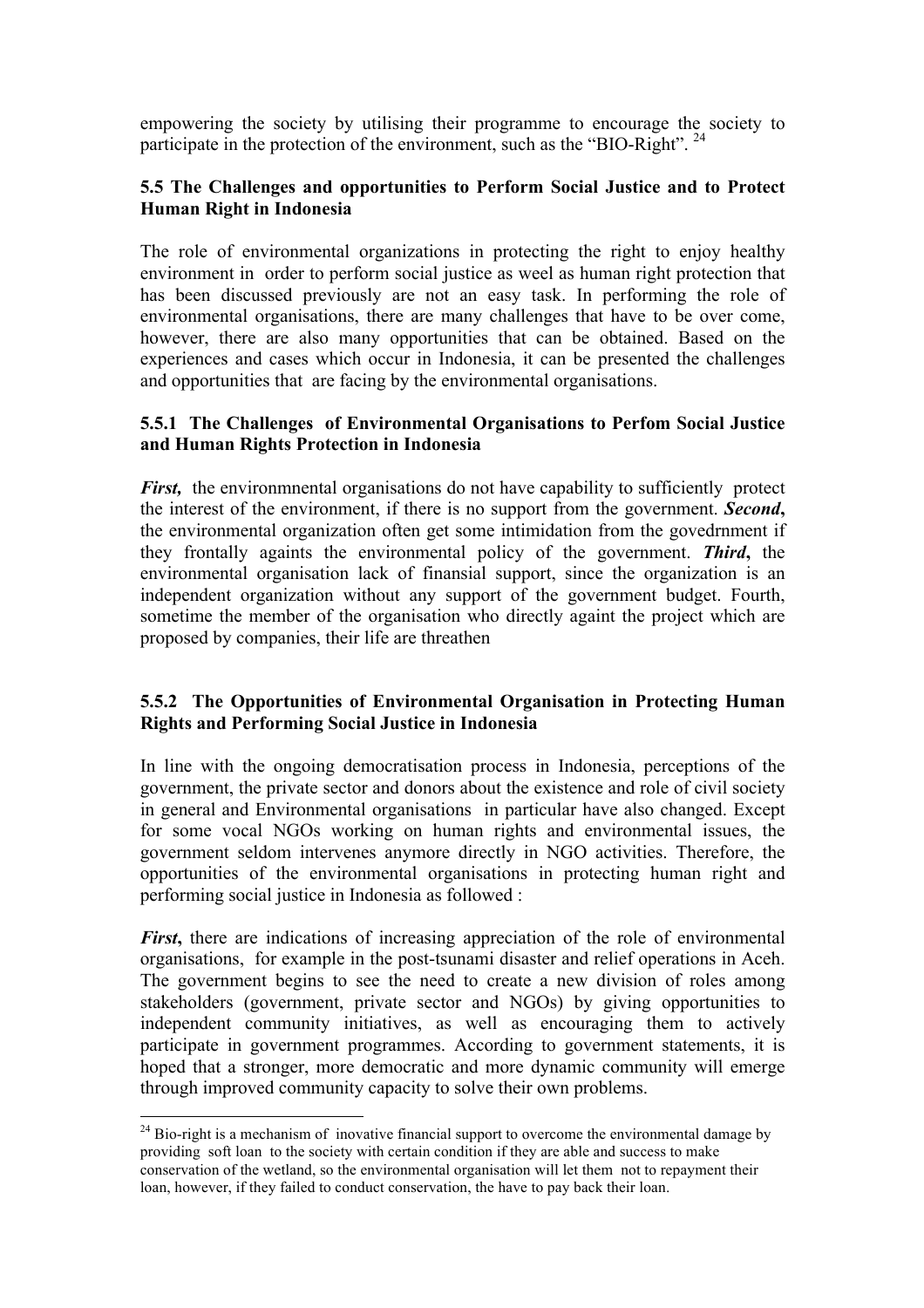*Second*, the government appreciates environmental organisations efforts in promoting good nonprofit governance, and in improving professionalism, transparency and accountability. The government also sees the need for a forum of environmental organisations. Thus, a strong networks and coalitions can provide capacity development support for organisations to improve their technical capabilities, introduce them to resources and sources of diverse funding. The cycle is selfsustaining, and that leads to sustainability<sup>25</sup>

**Third,** the private sector primarily views environmental organisation as institutions with a capacity to influence corporate missions and motivate corporations to develop and improve their performance in corporate social responsibility. Environmental organisations can motivate changes in corporations' approach towards its social function from a charity-based to a community-empowerment approach. The environmental organisations are also viewed as being closer to the grass-roots community and therefore as having the potential to collaborate with corporations in developing better community development programmes.

#### **6. Conclusion**

There is close relationship between the protection of the right to enjoy healthy environment and the protection of the human right as well as performing social justice in Indonesia. When the right to enjoy healthy environment is violated, it will cause the violation of human right, and it also simultaneouly affects the performing of social justice in Indonesia. Consequenly, in order to perform the obligations of state in order to protect the human right and to perform social justice needs the active participation of encironmental organisation as the partner of the goverment. Based on the previous explaination it can be concluded that the role of the environmental organisation is very important in protecting the right to enjoy healthy environment as part of human right as well as performing sosial justice in Indonesia. However, there are some challenges and opportunities of the environmental organisations in participating to the protection of human right and performing social justice in Indonesia.

<sup>&</sup>lt;sup>25</sup> Megan McGlynn Scanlon andTuti Alawiyah, "The NGO Sector in Indonesia:Context, Concepts and an Updated Profile", Prepared for the Department of Foreign Affairs and Trade. < http://www.ksiindonesia.org/files/1450223618\$1\$5JYTU3D\$.pdf> Accessed on 12 May 2016.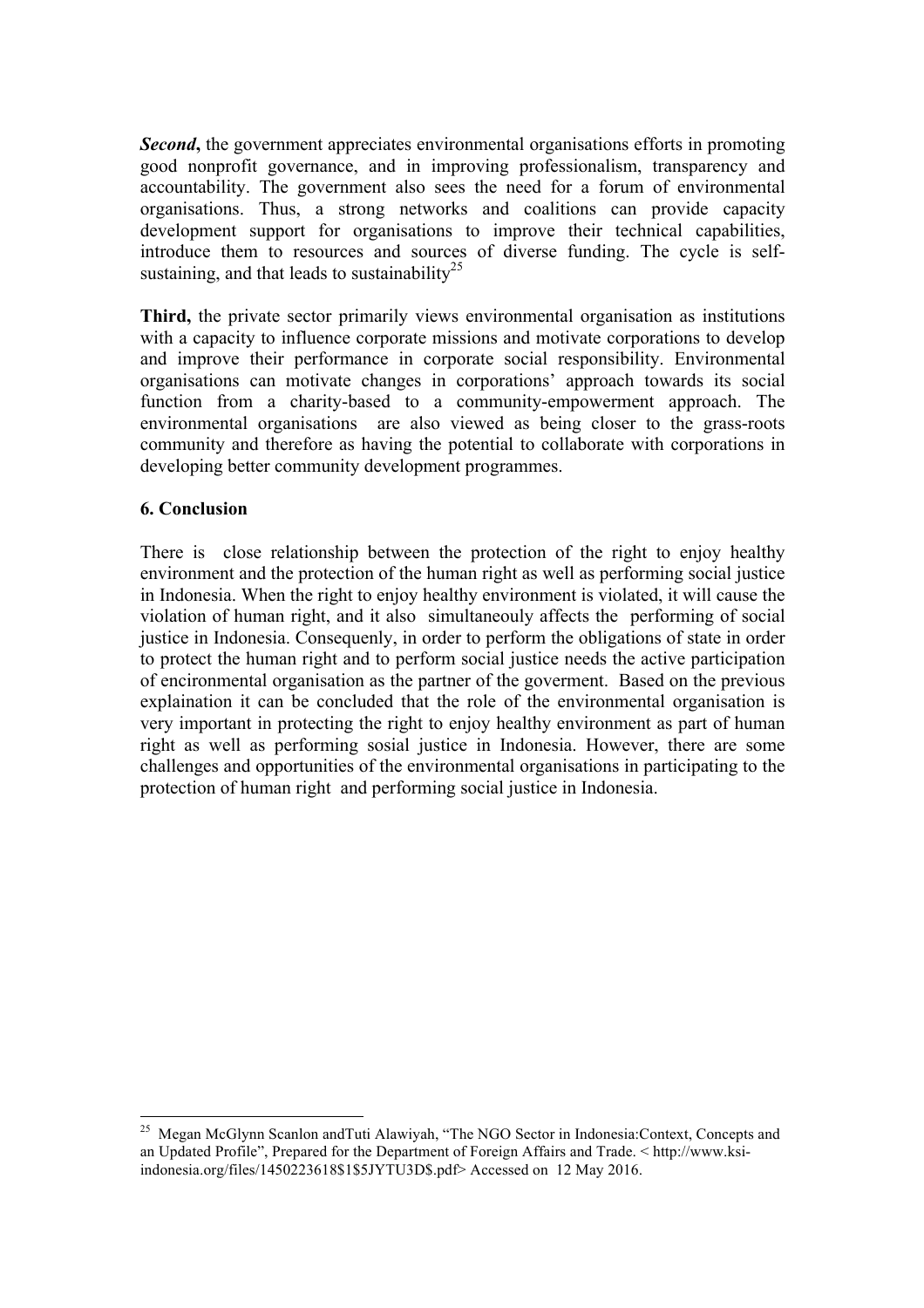## **Bibliography**

#### **Book :**

Bagir Manan et.al, Dimensi Dimensi Hukum Hak asasi Manusia, Pusat Studi Kebijakan Negara Fakultas Hukum Universitas Padjadjaran, Bandung, 2009.

Cristina Voigt, *Legal Aspects of Sustainable Development as A Principle of International Law, Resolving Conflicts between Climate Measure and WTO Law,*  Leiden-Boston: Martinus Nijhoff Publisher, 2009.

Jimly Asshiddiqie, *Konstitusi Bernegara Praksis Kenegaraan Bermartabat dan Demokratis*, Setara Press, Malang, 2015.

Jymly Asshiddiqie, *Green Constitution, Nuansa Hijau Undang-Undang Dasar Republik Indonesia Tahun 1945,* Jakarta, Rajawali Pers, 2009.

Koesnadi Hardja soemantri, *Hukum Tata Lingkngan*, Cetakan ke-18, Edisi ke 8, Gadjah Mada University Press, Yogyakarta, 2000.

M. Hadin Musjad, *Hukum Lingkungan Sebuah Pengantar untuk Kontek Indonesia*, Genta Publishing, Yogyakarta, 2015.

Paulus Effendi Lotulung, *Penegakan Hukum oleh Hakim Perdata,* PT. Citra Aditya Bakti, Bandung, 1993.

Philippe Sands, *Principles of International Environmental Law, Second Edition*, Cambridge University Pressm United Kingdomm 2003.

Santosa,Achmad dan Sulaeman Sembiring, *Hak Gugat Organisasi Lingkungan*  (*Environmental Legal Standing*), ICEL, 1997.

## **Journal :**

Boyle Alan, "Human Rights or Environmental Rights? A Reassessment"Fordham Environmental Law Review, Vol. 18, 2007.

Wirth David A., "The Rio Declaration on Environment and Development: Two Steps Forward and One Back or Vice Versa ?", vol. 29 , *Ga. L. Rev,* Spring, 1995,

## **Website**

Antlöv, Hans Rustam Ibrahim and Tuijl Peter van, "NGO Governance and Accountability in Indonesia: Challenges In A Newly Democratizing Country <http://www.icnl.org/research/library/files/Indonesia/Peter\_NGO%20accountability% 20in%20Indonesia%20July%2005%20version.pdf > Accessed on 20 May 2016.

Brandi Clara et all, "Sustainability Certification in The Indonesian Palm Oil Sector Benefits and Challenges for Smallholders", <https://www.diegdi.de/uploads/media/Studies\_74.pdf> Accessed on 20 May 2016.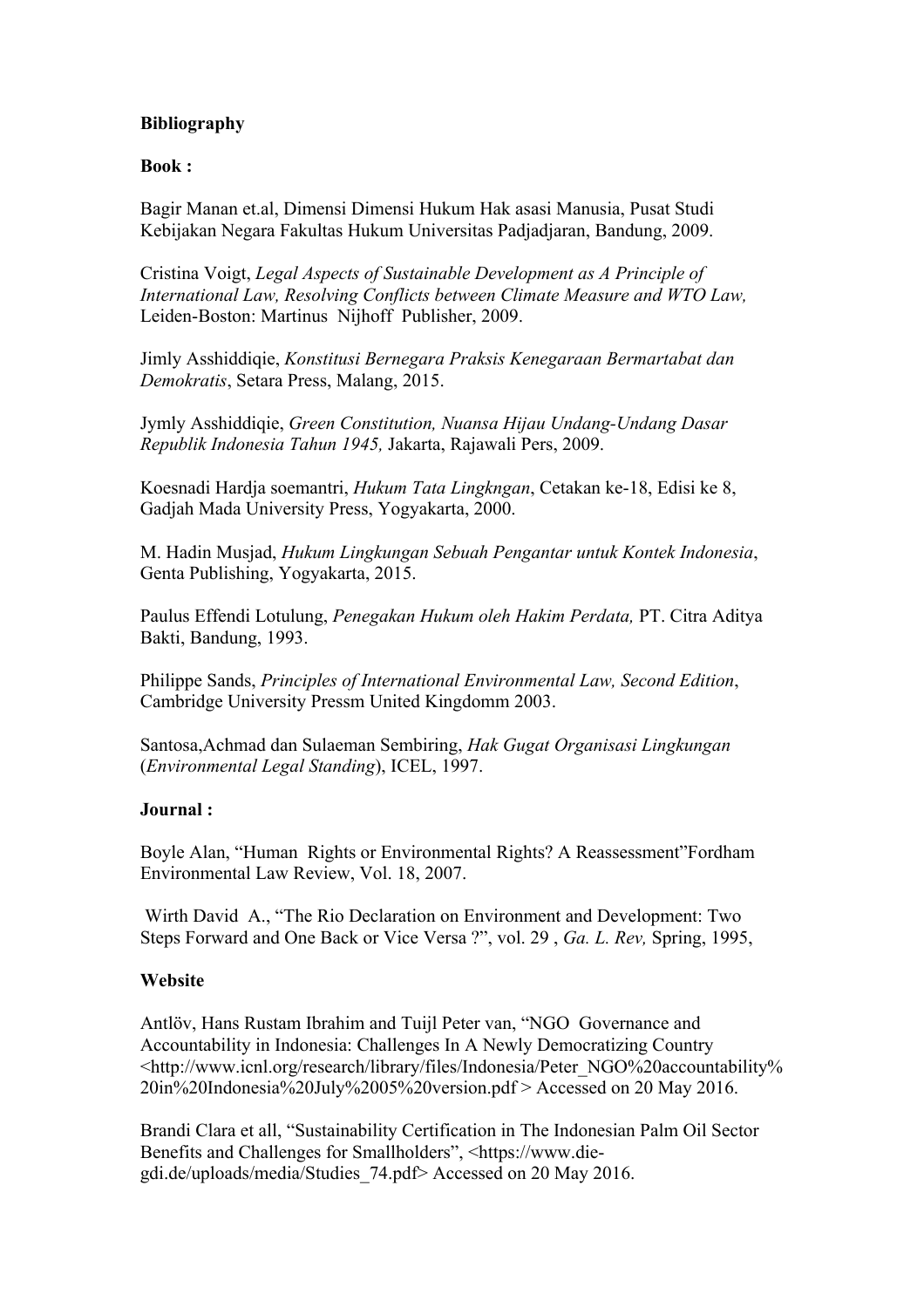Erna Herlinda, " Tinjauan Tentang Gugatan Class Actions Dan Legal Standing Di Peradilan Tata Usaha Negara Fakultas Hukum Universitas Sumatera Utara", < http://library.usu.ac.id/download/fh/fh-erna5.pdf>. Accessed on 1 April 2016.

Fajar Winarni, "Penggunaan Legal Standing Organisasi Lingkungan Hidup Dalam Kerangka Penegakan Hukum Lingkungan", Mimbar hukum,, Vol. 20, Februari 2008, 153, < http://mimbar.hukum.ugm.ac.id/index.php/jmh/article/viewFile/229/84> Accessed on 30 March 2016.

Fitzmaurice M, "The Principle of Sustainable Develoment in International Development Development Law" <http://www.eolss.net/sample-chapters/c13/e6-67- 03-02.pdf> Accessed on 20 May 2016.

Gemmill Barbara and Bamidele Abimbola -Izu, "The Role of NGOs and Civil Society in Global Environmental Governance", < http://environment.yale.edu/publicationseries/documents/downloads/a-g/gemmill.pdf> Access on 21 May 2016.

Gordon Joshua, "NGOs, the Environment and Political Pluralism in New Order Indonesia", A Journal of the Southeast Asian Studies Student Association , Vol 2, No. 2 Fall 1998, <

http://scholarspace.manoa.hawaii.edu/bitstream/10125/2544/1/NGOs,%20the%20Env ironment%20and%20Political%20Pluralism%20in%20New%20Order%20I.pdf > Accessed 12 May 2016.

Marina Oliveira Finger de and Zorzi Felipe Botancello, " Environmental Justice" < http://www.ufrgs.br/ufrgsmun/2013/wp-

content/uploads/2013/10/Environmental-Justice.pdf> Accessed on 8 April 2016.

Oskarson Annika, Intergenerational Equity - Protecting Future Generations Through Domestic Action, Narter Thesis, Faculty of Law, University of Lund <http://lup.lub.lu.se/luur/download?func=downloadFile&recordOId=1561052&fileOI d=1565510> Accessed on 20 May 2016.

Stone Christoper D., Should Trees Have Standing? –Toward Legal Rights for Natural Objects", <https://iseethics.files.wordpress.com/2013/02/stone-christopher-d-shouldtrees-have-standing.pdf > Accessed on 20 May 2016.

Sunderlin William D and Ida Aju Prandnja Resosudarmo, "Rates and Causes of Deforestation in lndonesia: Towards a Resolution of the Ambiguities" < http://www.cifor.org/publications/pdf\_files/OccPapers/OP-09n.pdf> Accessed on 23 April 2016.

UNEP Background Paper . " Asia-Pacific Roundtable on Environmental Rule of Law for Sustainable Development in Support to the Post-2015 Development Agenda", <http://www.unep.org/roap/Portals/96/Ministerial%20Forum%20Agenda/V2\_01%20 05%202015%20Background%20Paper\_Asia-Pacific%20Roundtable%20on%20E> Accessed on 8 April 2016.